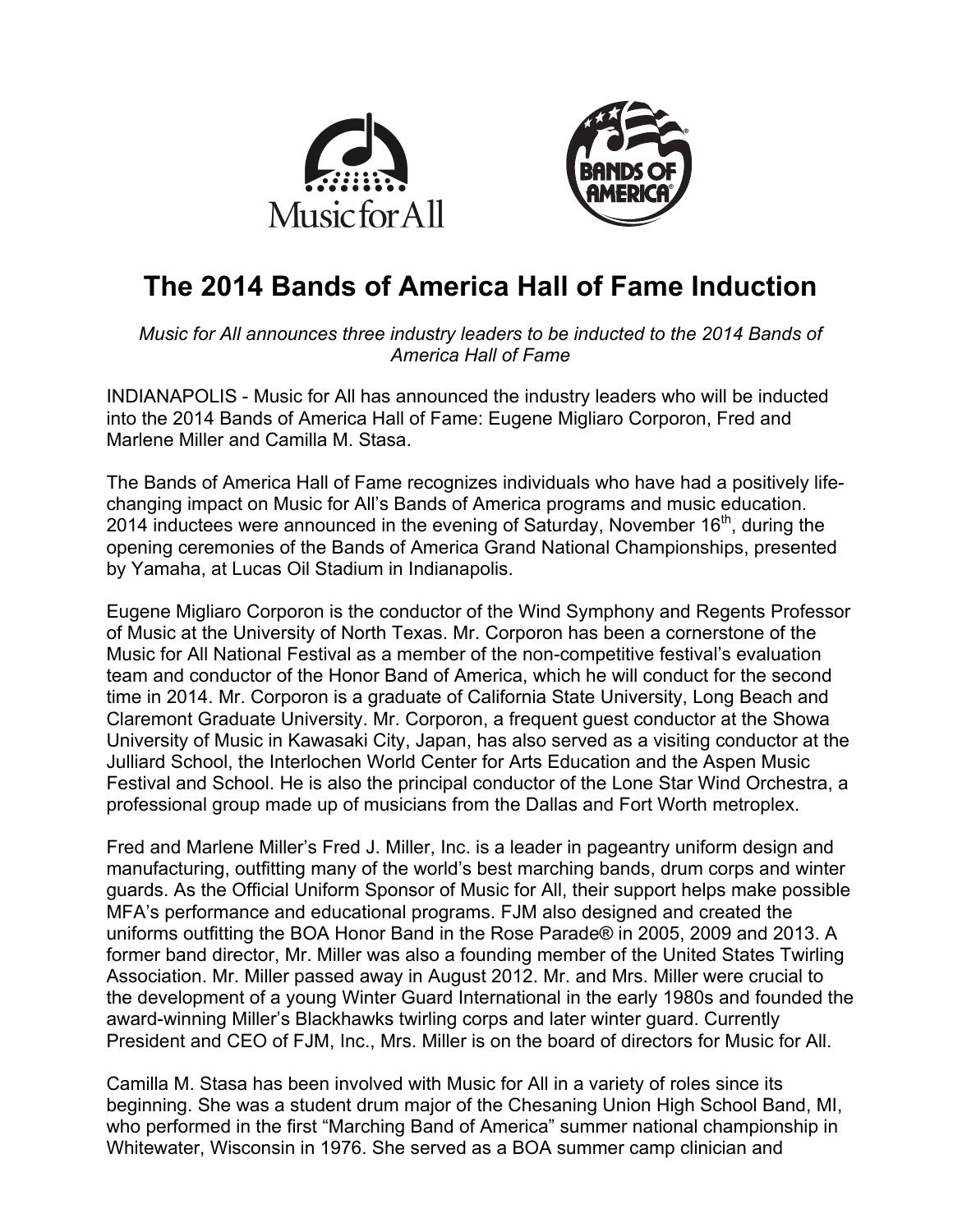adjudicator in the 1980s. Most notably, Ms. Stasa was on the Music for All staff from 1989, hired initially as Director of Operations, and then serving as Director of Participant Relations until her departure in 2010 after 21 years of service. Ms. Stasa is currently Associate Director of Admissions & Continuing Education for Vandercook College of Music in Chicago.

Music for All will induct these newest members into the Bands of America Hall of Fame on Saturday, March 8, 2014 during the Music for All National Festival in Indianapolis. They will be permanently recognized in the Bands of America Hall of Fame at Music for All's Indianapolis headquarters, along with all the BOA Hall of Fame members inducted since the first in 2003.

#### **Sponsorship Information**

Music for All efforts are supported through sponsorships, including current partnerships with National Presenting Sponsor Yamaha Corporation of America; Title Sponsor of Texas Championships, Texas Dairy Queen®; Official Uniform Sponsor Fred J. Miller, Inc.; Official Performance Equipment Sponsor Wenger Corporation; Official Student Travel Partner Music Travel Consultants; Corporate Sponsors Visit Indy and the City of Indianapolis, Vic Firth Company and Zildjian; Strategic Advocacy Partner, NAMM; Associate Sponsors DANSR, Delivra, Remo, Inc., SmartMusic, The Woodwind & Brasswind and Director's Showcase International; and fall Supporting Sponsors Purdue University and Marian University, Marching Show Concepts and Center X Productions. Music for All is also supported by the Indiana Arts Commission, Arts Council of Indianapolis, the Ball Brothers Foundation, George and Frances Ball Foundation, Lilly Endowment Inc., Arthur Jordan Foundation, The D'Addario Foundation, and the National Endowment for the Arts, a federal agency.

#### **About Music for All**

Music for All (MFA) is one of the nation's largest and most influential organizations in support of active music making. Since 1975, MFA, through its Bands of America and Orchestra America programs, has been a destination and set the standard for scholastic music ensemble performance and music education advocacy. As a 501(c)(3) nonprofit educational organization, MFA's mission is to create, provide and expand positively lifechanging experiences through music for all. MFA's vision is to be a catalyst to ensure that every child in America has access and opportunity for active music-making in their scholastic environment. MFA's programs include 20+ annual events, including the Bands of America Grand National Championships and Regional Championships for marching band, the Music for All Summer Symposium camp for students and teachers, the Music for All National Festival for concert bands, orchestra, jazz and percussion ensembles and national honor bands and orchestras.

# # #

#### **\*\*FOR IMMEDIATE RELEASE\*\***

#### **MEDIA CONTACT:**

Erin Fortune, Marketing Coordinator Direct phone: 317-524-6218 Cell 317-643-1442 Fax 317-524-6200 Erin.f@musicforall.org